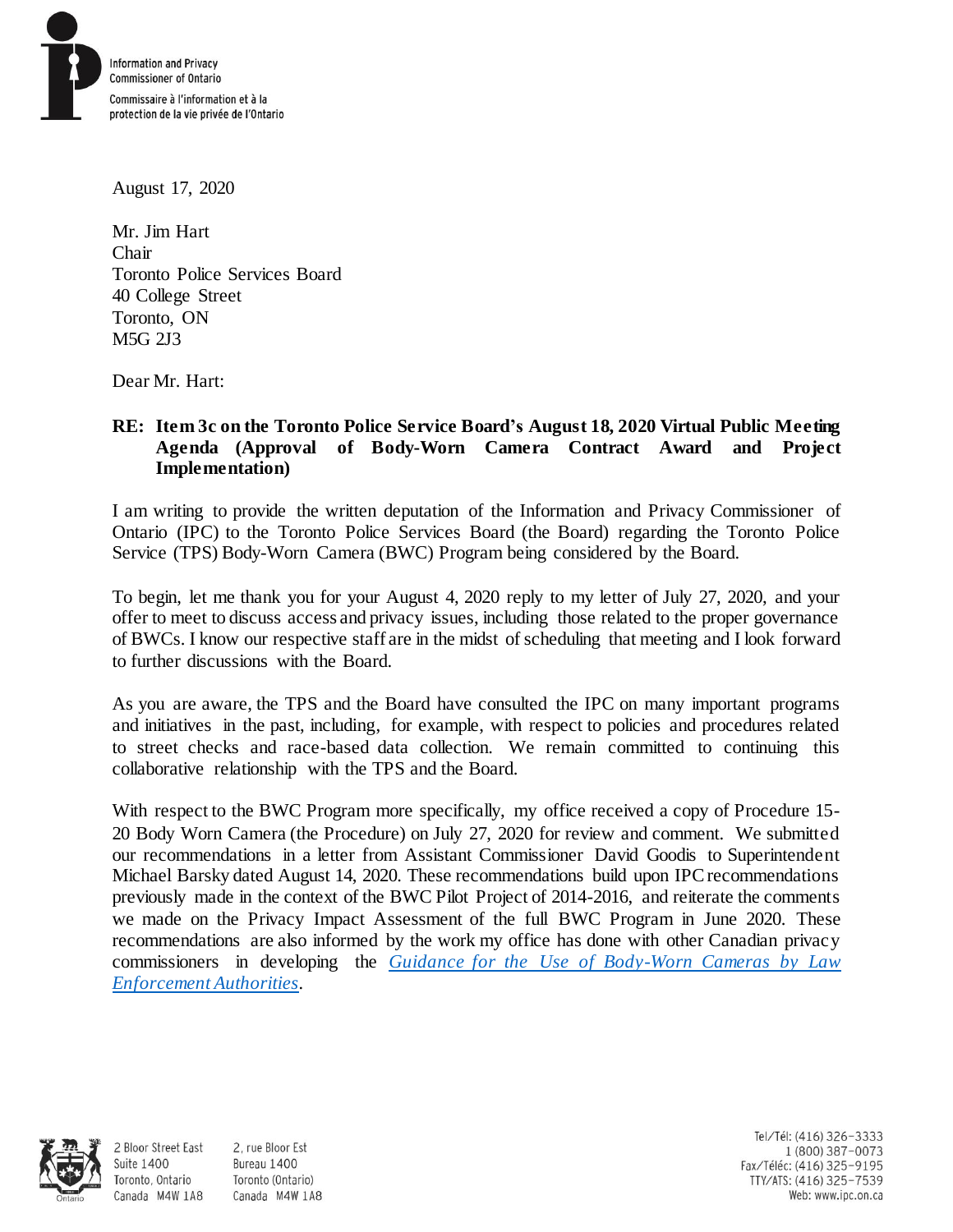### **The IPC's overarching position on BWCs**

The IPC recognizes the potential value of implementing police BWC systems. Recent civilian deaths in both Canada and the United States are tragic reminders of the importance of creating and obtaining accurate recordings documenting a variety of police-civilian encounters and the public's growing expectation to receive accurate and timely information about those encounters. Receiving accurate and timely information is critical to being able to hold government accountable.

In addition to transparency and accountability, individuals also hold dear their sense of privacy and expect it to be protected from the unwarranted gaze of the state when in private dwellings or in public places. Accordingly, it is critical that a BWC governance framework be put in place that respects both the public's need for transparency and accountability in policing and the equally compelling need to respect their reasonable expectation of privacy. As I explained in my July 27, 2020 letter to the Board, with the appropriate governance framework in place, BWC systems can be implemented in a manner that achieves both these goals and ultimately earns public trust.

#### **An Appropriate BWC governance framework**

#### *Meeting the public's expectation with respect to transparency and accountability*

It is essential that any investment in BWCs pays sufficient transparency and accountability dividends. After all, it is increasingly well understood that transparency and accountability are essential to the effective delivery of law enforcement. This is reflected in the goals of the TPS' BWC Program. If the Program does not come with adequate transparency and accountability mechanisms, BWCs will not be able to enhance public trust and police legitimacy, including with respect to bias free service delivery. In my view, the following mechanisms are critical for enhancing transparency and accountability as part of an appropriate BWC governance framework.

- 1. The Board and the TPS should commit to making BWC policies and procedures readily available to the public and publicly commit to working with the IPC to address the following recommendations by the end of 2020.
- 2. To help ensure that a full picture of the initial stages of police-civilian encounters is captured, the BWC's pre-event recording capacity should be leveraged to capture a longer period (for example, 60 rather than 30 seconds), and include both audio and video recording.
- 3. BWC recordings should be mandatory for the full duration of any calls for service and all other investigative-type encounters that involve a member of the public, subject to only a very limited number of exceptions. In particular, any mandated exceptions to the duty to record should be kept to a minimum, and any such exceptions should be clearly defined.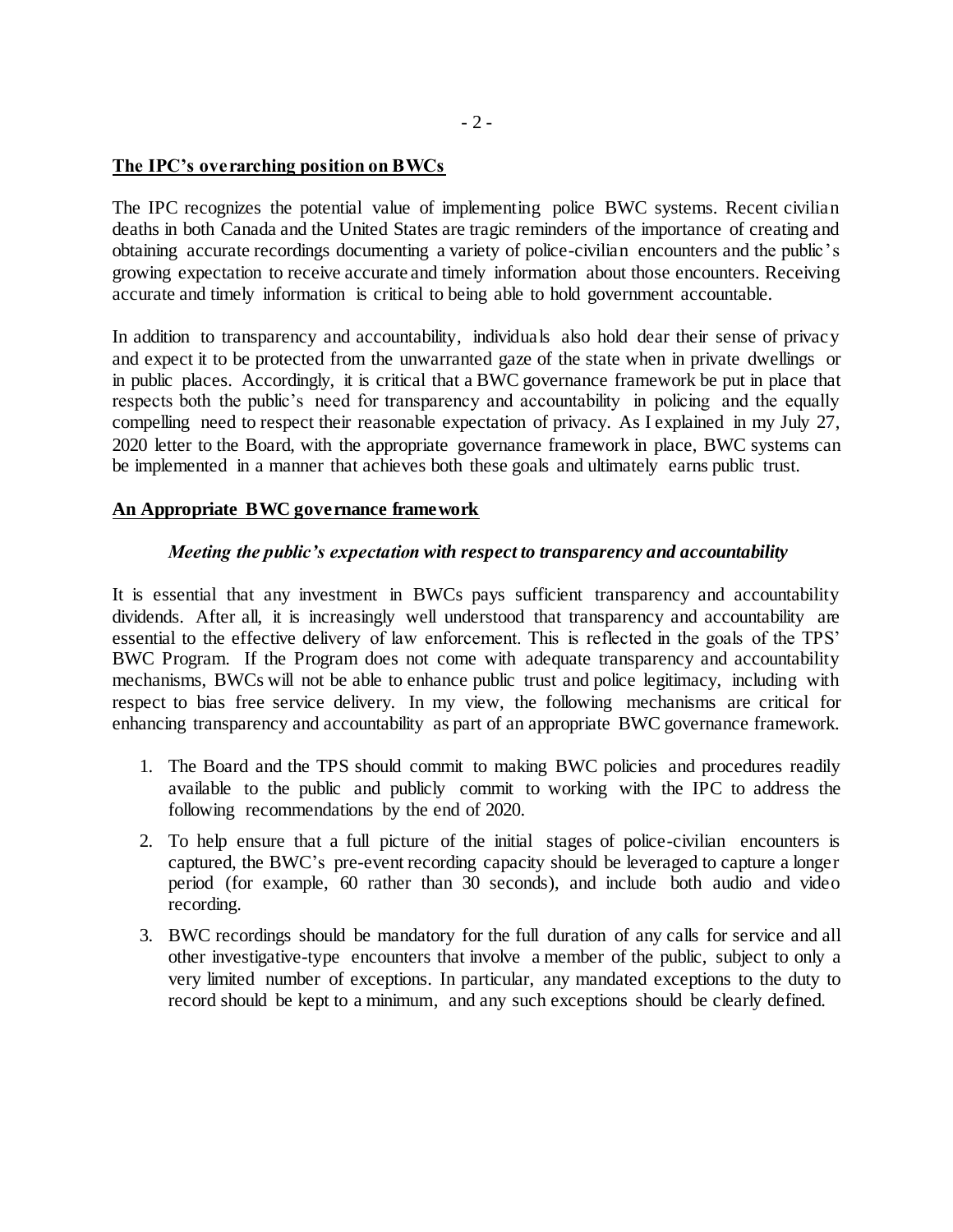- 4. Officer discretion to deactivate a BWC's recording functions and a supervisor's authority to order such deactivation should also be significantly limited and clearly defined.<sup>1</sup>
- 5. Officer discretion to block or reduce a BWC's recording capacity should also be significantly limited and clearly defined.
- 6. Officer and supervisor decisions to deactivate a BWC should be accompanied by stricter record keeping requirements.
- 7. Accountability and transparency as part of a comprehensive governance framework further require:
	- o The timely disclosure of all relevant BWC recordings to the bodies responsible for independent oversight of police (e.g. the Ontario Independent Police Review Director and the Special Investigations Unit), and
	- o The proactive public interest-based disclosure of BWC footage to the public in special circumstances to address compelling concerns about human rights and the police use of force.

While some of the changes described above will require the collection of more personal information, we believe this increase is both necessary and proportionate, subject to the correlative access controls and privacy protections outlined below. As will be further described, controls regarding access to, and the use and disclosure of, the recordings should be implemented to address any privacy and confidentiality concerns.

## *Protecting the public's reasonable expectation of privacy*

l

Even when deployed and governed in a responsible manner, BWCs come with a significant cost to the privacy rights of the public. In seeking to capture a more accurate record of the full range of investigative encounters with the public, BWCs will generate large amounts of video and audio records. Law-abiding individuals going about their everyday activities, vulnerable persons experiencing some form of crisis, and innocent family members or friends in close proximity of a suspect's arrest may all unwittingly become subject to this form of surveillance.

In this context, it is critical that TPS procedures and Board policies recognize and protect the public's right to privacy in public spaces. While it is not clear what, if any, expectation of privacy police officers have while on duty and in the midst of an investigative encounter with a member of the public, individual members of the public do have statutory and constitutional privacy rights even in the public domain. The Supreme Court of Canada has repeatedly recognized that members

<sup>&</sup>lt;sup>1</sup> On this specific point, we wish to clarify the IPC's position on the deactivation of BWCs which former Police Chief Mark Saunders refers to in his report to the Board dated July 29, 2020 (found at Item 3c of the Board's August 18, 2020 Virtual Public Meeting Agenda). At page 11 of the Report, there is reference to the IPC which appears to suggest that we support the proposed methodology for deactivating BWCs. As currently phrased, this may lend confusion to the IPC's position on this point. To clarify the public record on the issue, ever since the TPS's BWC Pilot Project until the present day, the IPC has consistently re-iterated our call for a *reduction* in the discretion provided to officers when it comes to deactivating BWC recording functions.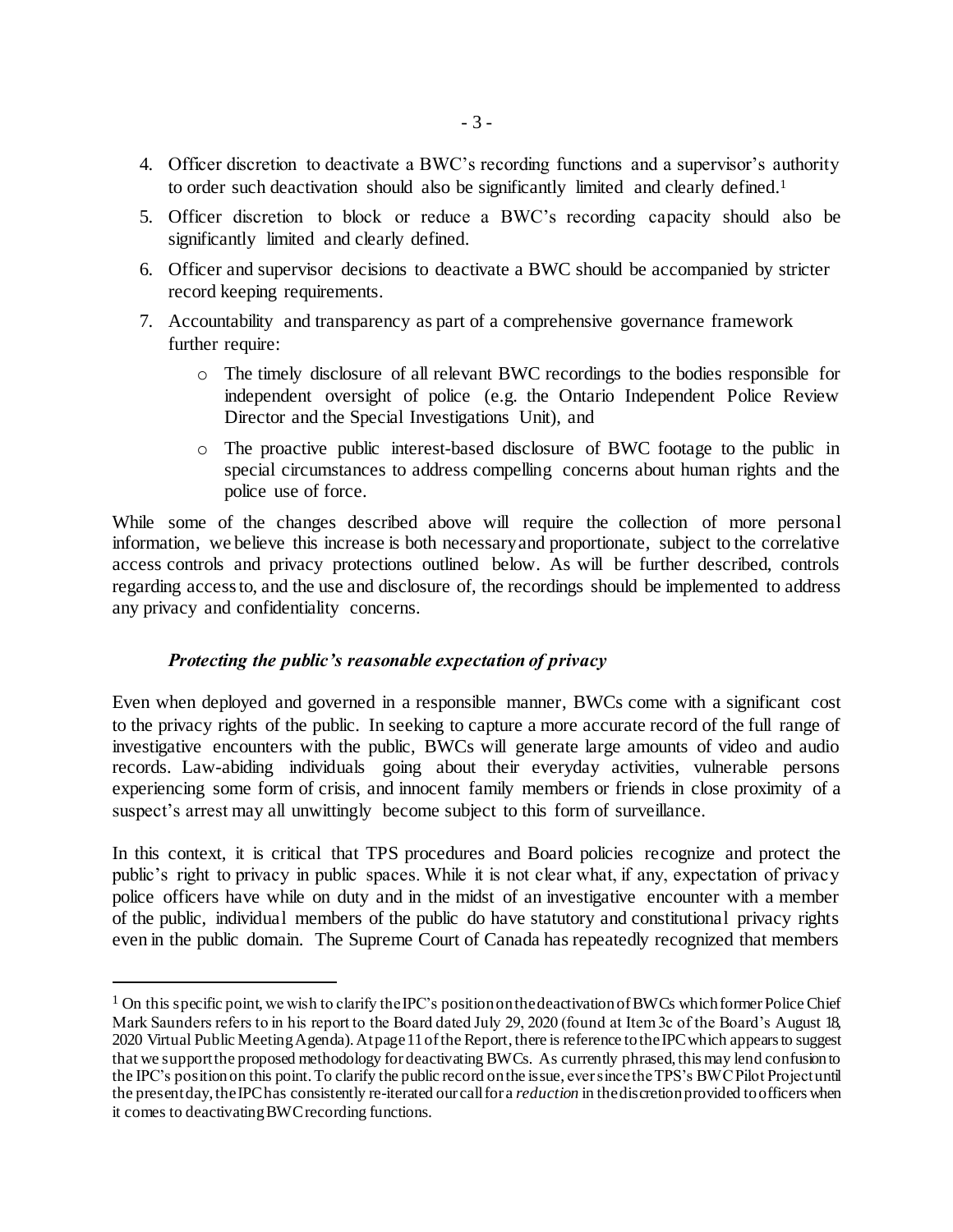of the public have a reasonable, if diminished, expectation of privacy in public spaces. It follows that, if police are to deploy BWCs, the program must be designed and governed in a manner that is capable of accomplishing legitimate social objectives without incurring a disproportionate cost to fundamental rights and freedoms, including the right to privacy.

- 8. Accordingly, the BWC governance framework must recognize and protect the public's reasonable expectation of privacy.
- 9. Explicit limits and controls with respect to the use and disclosure of BWC recordings should be put in place, including detailed role-based access controls and explicit limitations on the use and disclosure of BWC recordings for secondary purposes.
- 10. Enhanced notices should be provided to the public informing them of the existence and use of BWCs worn by officers.
- 11. Meaningful opportunity should be afforded to members of the public to provide or refuse consent to BWC recordings in private places.
- 12. Use of personal information in BWC recordings used for officer training should be restricted when other less privacy-invasive alternatives are available.
- 13. The TPS should commit (and the Board should so direct the TPS) to adhere to a moratorium on the use of any facial recognition-related technologies in conjunction with BWCs – other than in the context of "mug shot" matching – until after the release of the privacy guidance being prepared by federal, provincial, and territorial privacy authorities and consultation with the IPC.

## **Conclusion**

We appreciate that to meet the above recommendations, substantial changes will be required to the TPS BWC procedure and other TPS and Board governance tools. In this context, we understand that both the Board and the TPS are committed to improving the BWC Program in the coming weeks, months, and years. In addition, we appreciate the Board's commitment to engage with the IPC regarding the development of a BWC policy that addresses personal privacy, transparency and accountability.

At the same time, we understand that if the Board approves the BWC Program at its August 18, 2020 public meeting, the TPS hopes to purchase and begin deploying BWCs in the ensuing weeks. Full deployment of BWCs for all uniformed officers is not expected for some months. Given that there appears to be some urgency with moving ahead, we are reluctant to call on the Board to put a full stop to any purchase of BWCs pending full implementation of the necessary governance framework. From a practical perspective, therefore, we would not object to the Board approving a contract and moving ahead with the purchase of appropriate equipment, provided that:

• the selected vendor and equipment are capable of supporting the TPS' ability to comply with the various privacy and security requirements the IPC raised with the TPS during our consideration of the BWC Program, including the Privacy Impact Assessment,